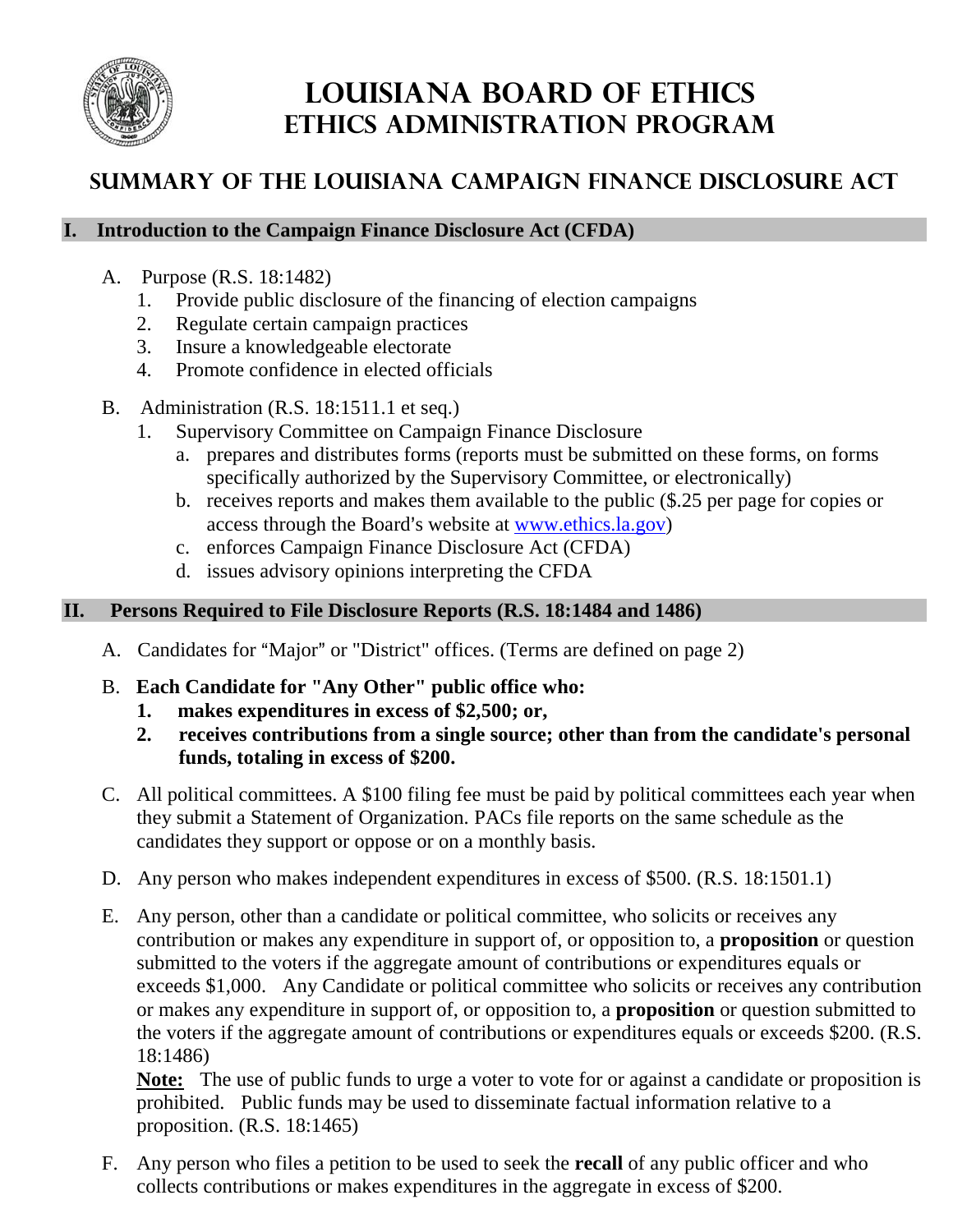#### **III. Key Definitions (R.S. 18:1483)**

- A. **"Candidate"** Person who seeks nomination or election to public office (except national offices and political party offices). A person is a candidate when: (1) he receives a contribution or makes an expenditure, or gives his consent for another person to do so, with a view to influencing his nomination or election to office, even if the specific office is not known, or (2) he qualifies for office.
- B. **"Contribution"** and **"Expenditure"** definitions hinge on supporting, opposing, or otherwise influencing the nomination or election of a person to a public office, or supporting or opposing a proposition or question submitted to the voters or a recall. "In-Kind" contributions or expenditures involve the use of something of value other than money when value exceeds \$25.
- C. **"Political Committee"** means two or more persons, other than a husband and wife, and any corporation organized for the primary purpose of supporting or opposing one or more candidates, political parties, propositions or recall efforts, which has financial activity in excess of \$500 within a calendar year in the name of the committee. It also includes any corporation or group that accepts payments for personal services related to an election or campaign in excess of \$500 during a calendar year unless it has been permitted or licensed to provide that type of service and has been regularly doing so in the area at least 90 days prior to the services being rendered.
- D. Types of Offices (Classifications are based on 2020 census figures.)

## 1. **"Major Office"**

- a. offices elected statewide
- b. Public Service Commissioner, Supreme Court Justice, Court of Appeal Judges, BESE, and district court judges elected parishwide in Orleans
- c. any office with an election district containing a population in excess of 250,000, including offices elected parishwide in East Baton Rouge, Jefferson, Orleans and St. Tammany

## 2. **"District Office"**

- a. office of a member of the Louisiana Legislature
- b. offices elected parishwide (except in East Baton Rouge, Jefferson, Orleans and St. Tammany)
- c. offices elected in more than one parish (unless the population exceeds 250,000)
- d. offices elected in a district with a population in excess of 35,000, but less than 250,000, including offices elected citywide in the cities of Alexandria, Bossier City, Kenner, Lafayette, Lake Charles, Monroe and Shreveport, and offices elected in East Baton Rouge that are not parishwide.
- e. district court judgeships (except those in Orleans Parish); family court; juvenile; and, city court judgeships; city court marshals and city court constables.
- f. other than major offices, offices elected in a city or parish election in a parish with a municipality with a population of 300,000 or more (Orleans Parish).
- g. offices to a board or governing authority which has within its jurisdiction a municipality with a population of 225,000 or more (East Baton Rouge Parish).
- 3. **"Any Other Office"** means offices not considered major or district, i.e., offices elected in a district having a population of 35,000 or less and not elected parishwide.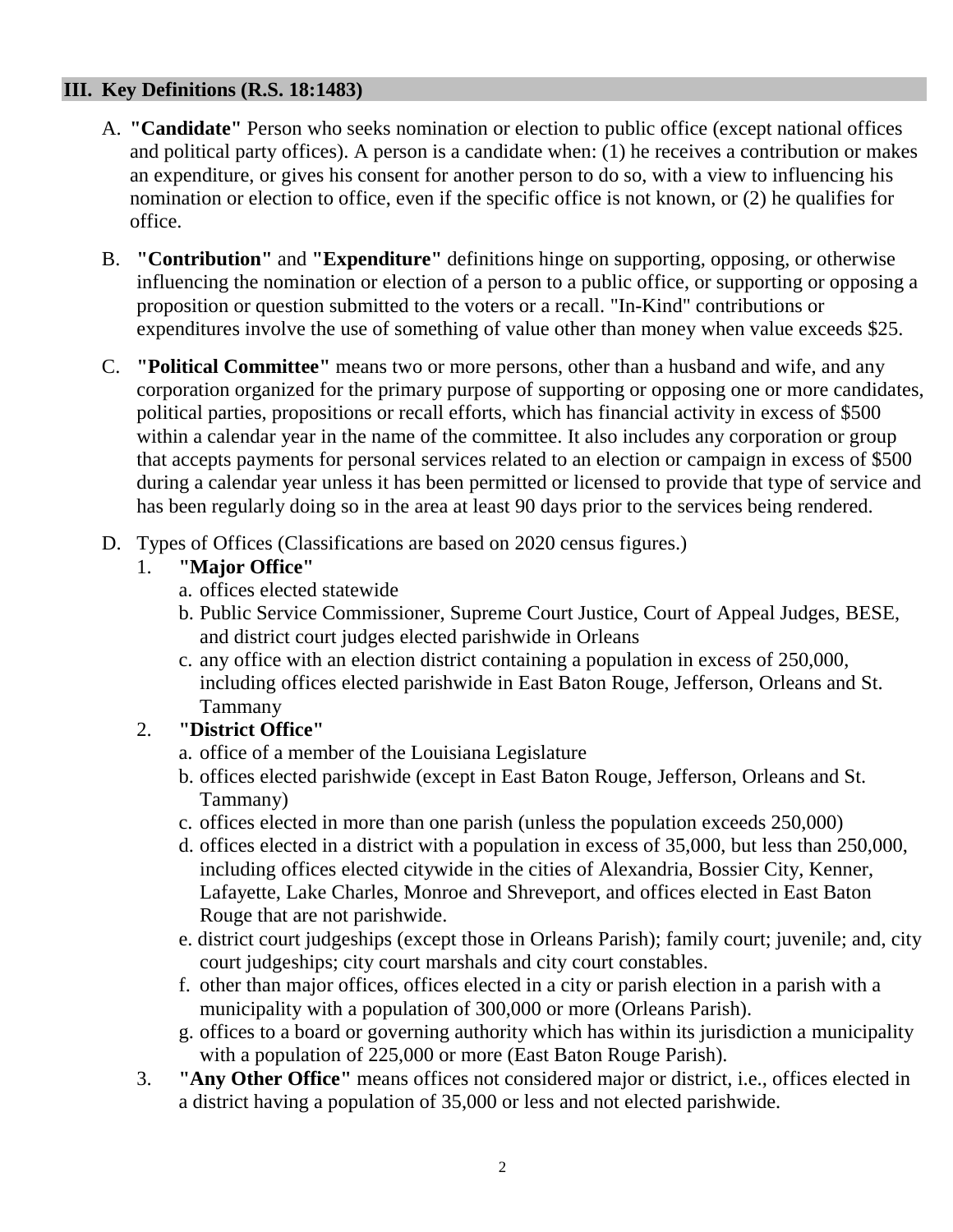D. **"Person"** means any individual, partnership, association, labor union, political committee, corporation, limited liability company or other legal entity, including their subsidiaries.

#### **IV. Recordkeeping and Reporting (R.S. 18:1491.4, 18:1491.5 and 18:1491.7)**

- A. Records of receipts and disbursements must be kept by the candidate or his committee and maintained for two years after the final report is filed. Records of PACs and persons supporting propositions must be maintained for six years.
- B. Candidates/committees must designate a bank or savings and loan or a money market mutual fund as a campaign depository. All receipts must be deposited into an account maintained at the depository and all expenditures (except for petty cash) should be by check drawn on the account. The memo line of the check should indicate the objects or services for which it is drawn.

**Petty Cash Exception:** A petty cash fund may be maintained. No expenditure in excess of \$100 may be made from the fund and no expenditure shall be made from the petty cash fund for any personal services, except tips for serving food and drink. A complete record shall be kept of all expenditures made from a petty cash fund and a receipt shall be kept in any case in which a receipt would be provided in the usual course of business. Petty cash expenditures must be itemized as all other expenditures on the disclosure forms.

C. Records are required to be kept of every contribution, including the sale of tickets to testimonials or other fundraising events. The date, amount, and name and address of the contributor must be recorded and reported. Candidates have 10 days after the receipt of a contribution to decide whether that contribution will be accepted and deposited. This 10 day period does not apply during the 20 day period immediately preceding the election day when special reports are due.

**Exception:** Records are not required to be kept of the name and addresses of individual purchasers of campaign paraphernalia and raffle tickets for \$25 or less. The total amount received and deposited from campaign paraphernalia and raffle ticket sales must be reported. Paraphernalia and raffle ticket sales are still contributions and successive single sales may not be used to avoid the recordkeeping requirements.

- D. Cash contributions are subject to a \$100 per person limit during the calendar year. The cash contributor must be given a receipt containing the name, address and signature of the contributor. The candidate must keep a copy of the receipt.
- E. Records are required to be kept of every expenditure, including those made by a public relations firm, advertising agency or agent. The date, amount and name and address of the recipient must be recorded and reported. The public relations firm, advertising agency or agent must collect the information required to complete the candidate's report and furnish it on a timely basis. The public relations firm, advertising agency or agent is prohibited from accepting payment from a third party to place an advertisement which purports to be paid for by a candidate or his committee.
- F. Each person who makes an expenditure for the purpose of canvassing shall submit in writing to the candidate or political committee on whose behalf the expenditure was made the name, address and last four digits of the social security number of the canvasser.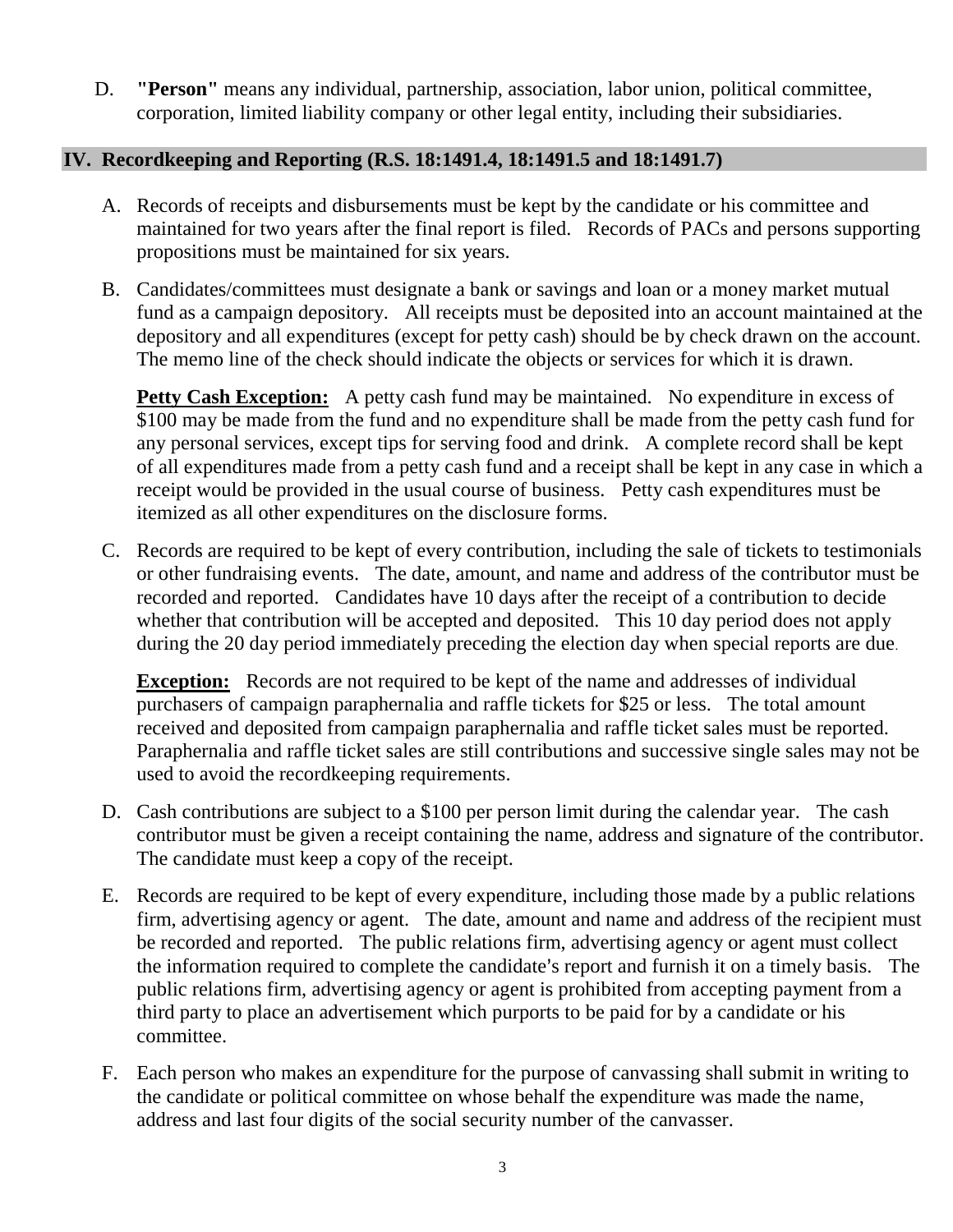- G. Every transaction involving receipts or disbursements must be reported, regardless of amount.
- H. A political committee is required to clearly indicate that its contribution to a candidate or a candidate's committee is from a political committee either by a designation on the check or by a separate notification attached to the contribution.

#### **V. Reporting Deadlines (R.S. 18:1491.6 or 1495.4)**

**Note:** A specific reporting schedule is available for each election. Reports are filed when received, when postmarked or receipted on a return receipt request if sent by United States Mail, when received electronically, or when deposited for delivery with a commercial delivery service as indicated on a receipt.

Political committees that receive contributions in excess of \$50,000 or make expenditures in excess of \$50,000 in a calendar year, other than a political committee of a recognized political party, must electronically file disclosure reports.

**All candidates for a major or district level office** are required to electronically file campaign finance disclosure reports. Electronic filing for other candidates is voluntary.

The L.E.A.D.E.R.S. program, which should be used for electronic filing, can be accessed from the Board's website, www.ethics.la.gov. To begin filing electronically, a password and identification number must be applied for at least five business days prior to a reporting deadline.

- A. ANNUAL REPORTS are filed for each candidate/committee no later than February 15 of each year and are complete as of the preceding December 31. The reports are used when a candidate begins participating in an election set for a future calendar year. **Exceptions:** An annual report is not due (1) if another required report was filed any time after the preceding December 10 and prior to the February 15 due date, or (2) if the candidate/committee has received no contributions, made no expenditures, and received or made no loans during the reporting period.
- B. 180 DAYS PRIOR TO THE PRIMARY ELECTION (180-P) Filed only by **major** office candidates and their committees
- C. 90 DAYS PRIOR TO THE PRIMARY ELECTION (90-P) Filed only by **major** office candidates and their committees
- D. 30 DAYS PRIOR TO THE PRIMARY ELECTION (30-P)
- E. 10 DAYS PRIOR TO THE PRIMARY ELECTION (10-P)
- F. ELECTION DAY EXPENDITURES (EDE-P) REPORT TO BE FILED ONLY IF EXPENDITURES MADE ARE SUBJECT TO THE REPORTING REQUIREMENT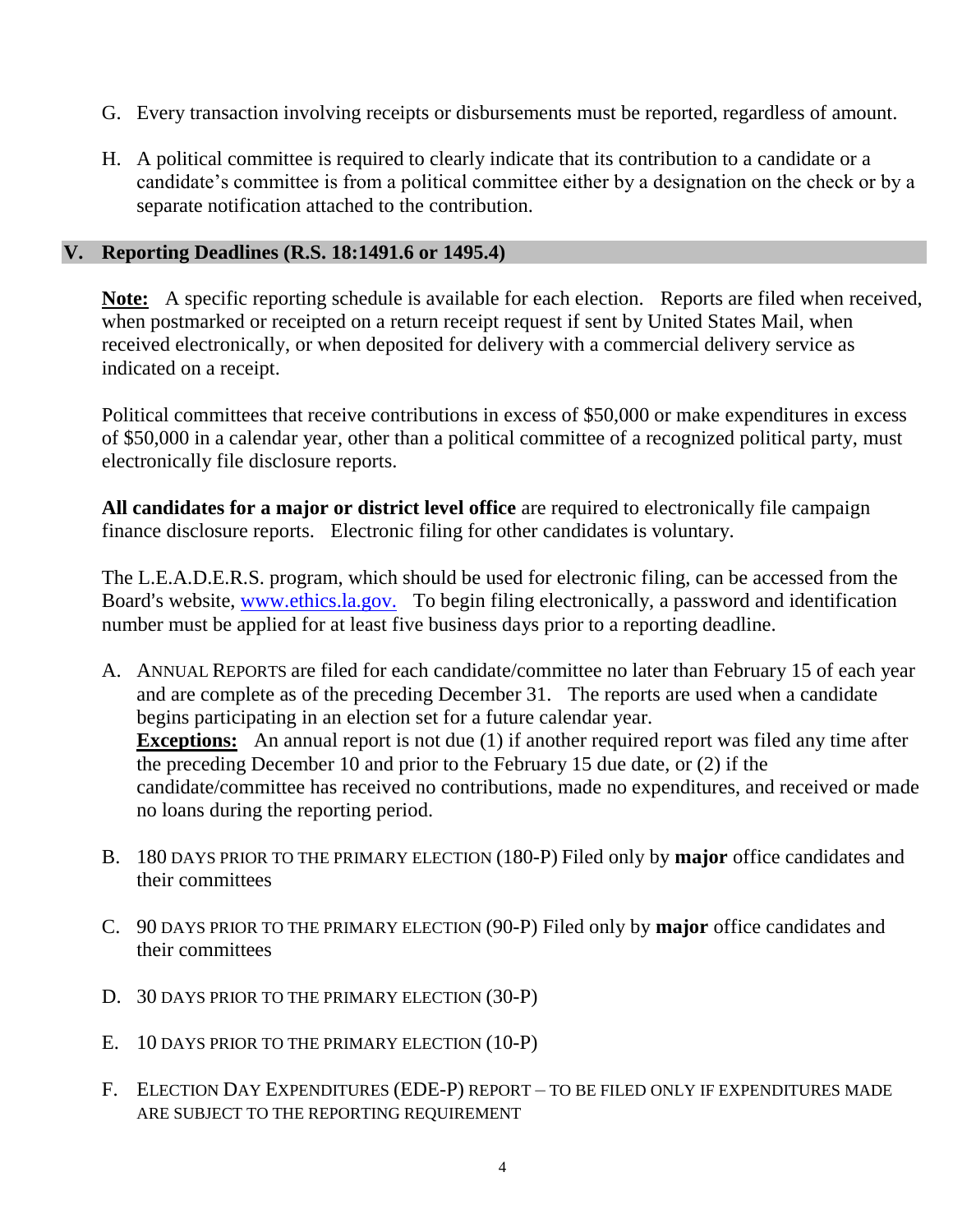- 1. due 10 days after the primary election.
- 2. name and address of all election day workers must be reported, as well as expenditures for election day advertisements and expenditures on automated calling that are performed, or broadcasted or published on election day.
- G. 10 DAYS PRIOR TO THE GENERAL ELECTION (10-G)
	- 1. filed by all candidates and committees participating in the primary election
	- 2. last report required for candidates with no outstanding debts or loans and not participating in general election or committees not participating in general election
- H. ELECTION DAY EXPENDITURES (EDE-G) REPORT
	- 1. due 10 days after the general election
	- 2. name and address of all election day workers must be reported as well as expenditure for election day advertisements
- I. 40 DAYS AFTER THE GENERAL ELECTION (40-G)
	- 1. filed only by candidates and committees participating in the general election
	- 2. last report required if there are no outstanding debts or loans or surplus
- J. AFFIDAVITS IN LIEU OF REPORTS
	- 1. Candidates for major or district offices, and committees supporting such candidates, who do not spend over \$5,000 and do not receive contributions from one source, including the use of the candidate's personal funds, totaling in excess of \$200, may file an affidavit in lieu of each report required above.
	- 2. A separate affidavit is required for each report and once a candidate exceeds either of the threshold amounts he may not return to filing affidavits for that election. Candidates for "any other offices" may never file an affidavit.
- K. SPECIAL REPORTS are required during the 20 day period immediately preceding an election **if**:
	- 1. a contribution or loan in excess of \$1,000 for major office candidates or \$500 for district office candidates, or \$250 for any other office candidates is received and accepted during the 20 day period, **or**
	- 2. an expenditure in excess of \$200 is made during the 20 day period to a candidate, committee or other person required to file disclosure reports who makes endorsements.

**Note:** Special Reports must be filed within 2 business days of the transaction.

- L. SUPPLEMENTAL REPORTS are required to be filed annually by February 15, complete through the preceding December 31, if the last report of a candidate for an election shows outstanding debts or loans or surplus funds. Exception: A supplemental report need not be filed if the candidate is not elected to any office and shows outstanding debts and loans or a surplus totaling less than \$2,500.
- M. WITHDRAWN AND UNOPPOSED CANDIDATES: The final report of a candidate who withdraws or is unopposed is the next report due after the date that the candidate officially withdraws from the election, through the Secretary of State, or becomes unopposed.
- N. PROPOSITION ELECTIONS: Reports are required 30 days prior to the election, 10 days prior to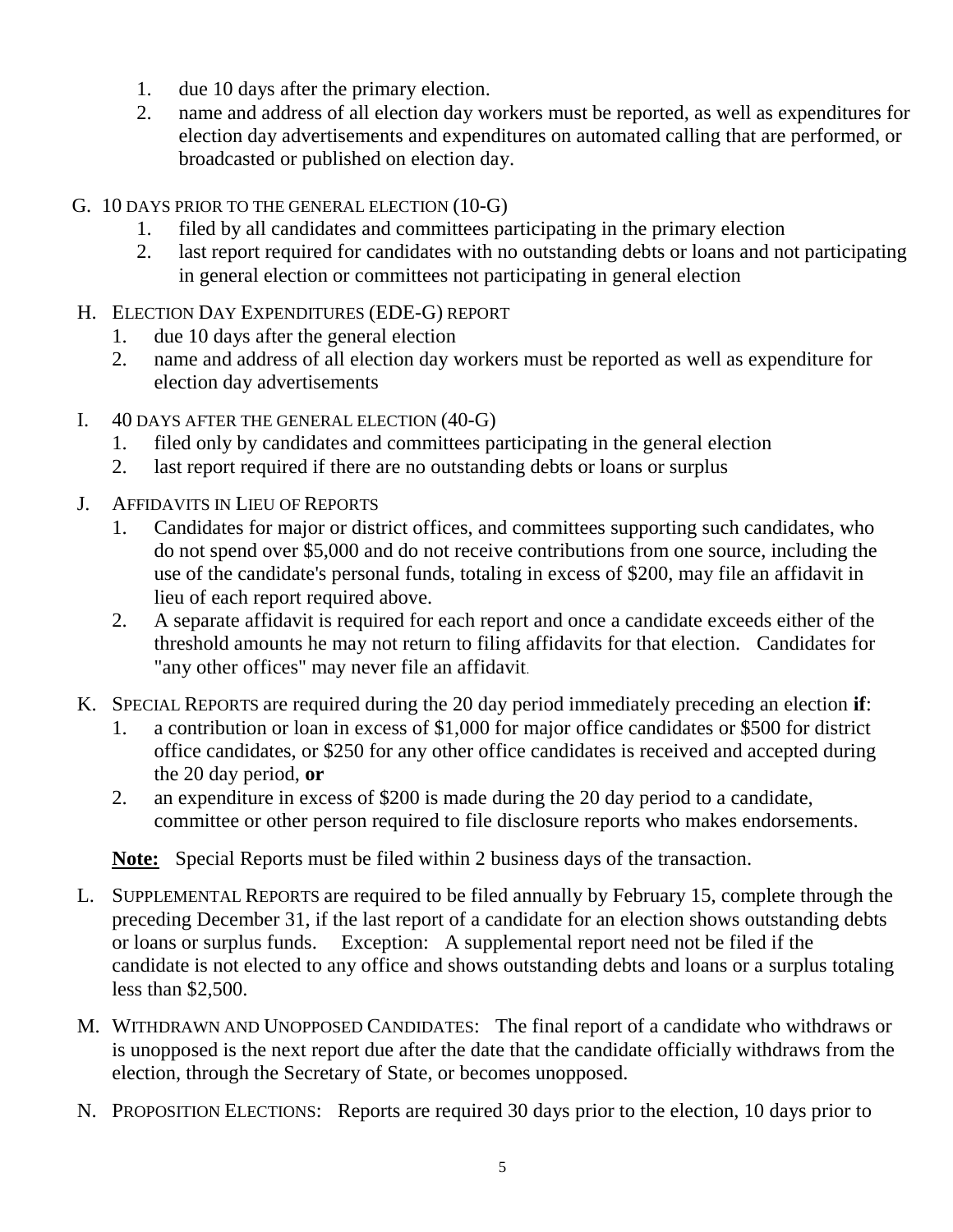the election and 40 days after the election. Special reports are required for any contribution or expenditure in excess of \$200 during the 20 day period immediately preceding the election.

O. RECALL ELECTIONS: A statement of organization is required within 3 days of the filing of the recall petition. Reports are due 45 days, 135 days, and 200 days after the filing of the recall petition. If the recall effort is successful, the rules for proposition elections then apply.

#### **VI. Contribution Limits (R.S. 18:1505.2 H, K)**

- A. Contributions, in-kind contributions, loans, endorsements or guarantees on loans and transfers of funds are all counted towards the contribution limits.
- B. Exceptions:
	- 1. A candidate's personal funds are not subject to the limits.
	- 2. Loans obtained by the candidate made in the ordinary course of business, on a basis which assures repayment, at the usual and customary interest rate from a state bank, a federally chartered depository institution, a depository institution with insured accounts, a licensed lender or an insurance company do not count towards the limits. However, a loan from such an institution shall be considered a "loan" by each endorser or guarantor in the proportion of their liability, and the endorsement or guarantee is subject to the contribution limit.

The contribution limits are detailed in the following chart:

|                                                             | To a major office<br>candidate or<br>candidate<br>committee per | To a district office<br>candidate or<br>candidate<br>committee per | To an any other<br>office candidate<br>or candidate<br>committee per | To a PAC between<br>1/1/19 and 12/31/22                        |
|-------------------------------------------------------------|-----------------------------------------------------------------|--------------------------------------------------------------------|----------------------------------------------------------------------|----------------------------------------------------------------|
|                                                             | election <sup>1</sup>                                           | election <sup>1</sup>                                              | election <sup>1</sup>                                                |                                                                |
| Individual may give <sup>2</sup>                            | \$5,000                                                         | \$2,500                                                            | \$1,000                                                              | \$100,0007                                                     |
| Family Member of<br>Candidate may give                      | \$5,000                                                         | \$2,500                                                            | \$1,000                                                              | \$100,0007                                                     |
| Legal Entity may give <sup>3</sup>                          | \$5,000                                                         | \$2,500                                                            | \$1,000                                                              | \$100,0007                                                     |
| PAC may give                                                | \$5,000                                                         | \$2,500                                                            | \$1,000                                                              | \$5,000/2,500/1,0005<br>$($100,000$ Party PAC's <sup>6</sup> ) |
| Big PAC <sup>4</sup> may give                               | \$10,000                                                        | \$5,000                                                            | \$2,000                                                              | \$10,000/5,000/2,0005<br>(\$100,000 Party PAC's <sup>6</sup> ) |
| Democratic or<br>Republican Party or<br>committees may give | no limits                                                       | no limits                                                          | no limits                                                            | no limits                                                      |

<sup>&</sup>lt;sup>1</sup> The primary and general elections are considered as two separate elections. A candidate may accept contributions for the general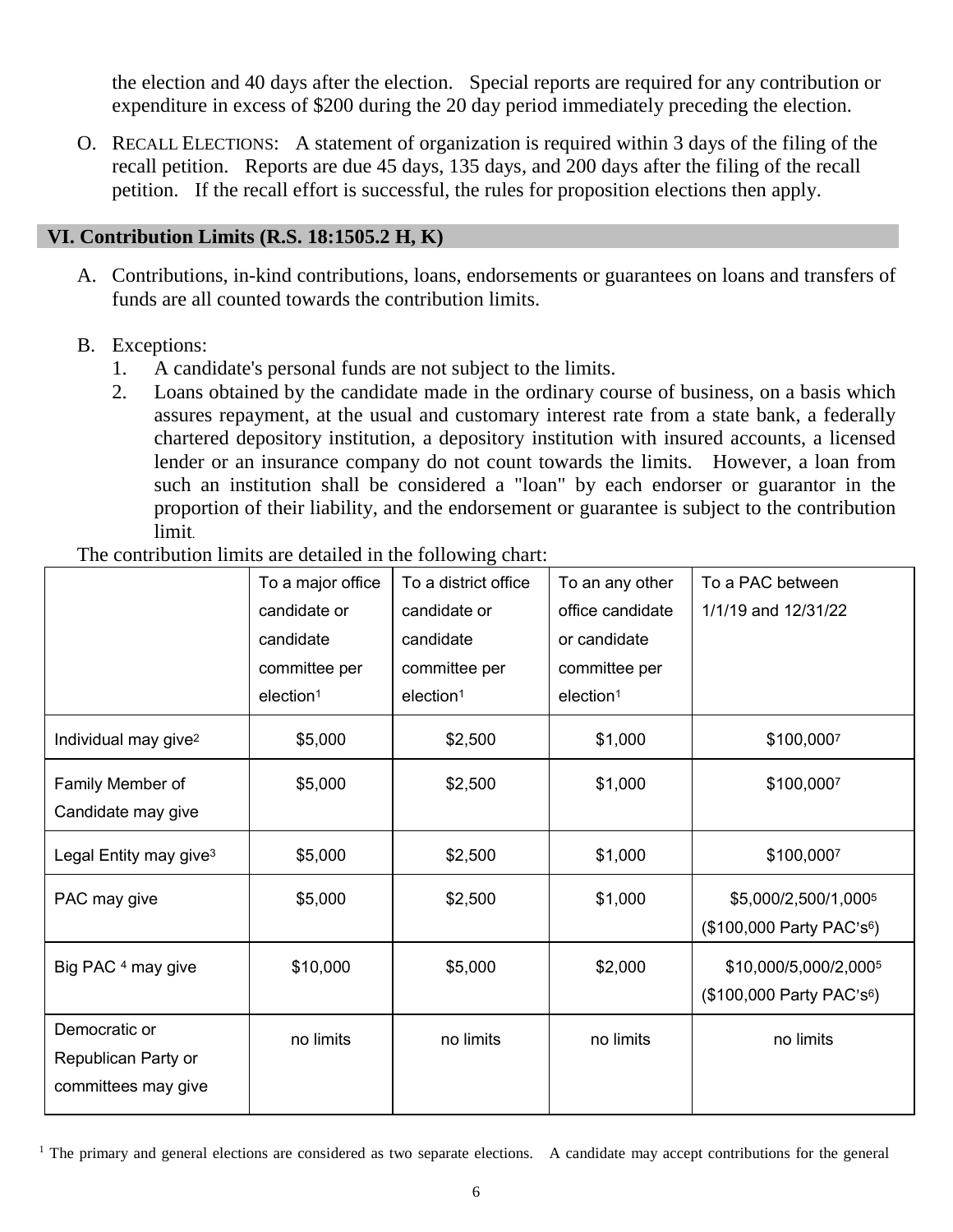election only if he is in the general election and only after the primary election.

<sup>2</sup> A husband and wife may each make contributions to the same candidate up to the limit. However, separate checks should be used. If a single check is signed by one spouse, the other must provide an affidavit as to their intent to share in the contribution.

<sup>3</sup> Includes legal entities owned wholly or partially by candidates, except Internal Revenue Code Sub-chapter S corporations and limited liability companies wholly owned by the candidate. Parent corporations and their subsidiaries are subject to a single limit. A corporation is a parent if it owns 50% of another corporation.

<sup>4</sup> A PAC with over 250 members who contributed over \$50 to the PAC during the preceding calendar year and has been certified by the Ethics Administration as meeting that membership requirement.

<sup>5</sup> The applicable limit is determined by the level of office sought by the candidates supported/opposed by the recipient PAC, e.g., a contribution by a PAC to another PAC supporting only major office candidates is subject to the \$5,000 limit (or the \$10,000 limit if the contributor is a Big PAC). If the PAC receiving the contribution supports candidates for more than one type of office, then the highest limits shall apply. See websit[e www.ethics.la.gov](http://www.ethics.la.gov/) for additional information.

<sup>6</sup> Contributions made by a political committee to a recognized political party or any committee thereof is \$100,000.

7 In *The Fund for Louisiana's Future v. Louisiana Board of Ethics*, et al., USDC, Eastern District of Louisiana No. 14-0368 (May 2, 2014), the Court concluded that the limit did not apply to contributions received by an independent expenditure-only political committee.

#### **VII. Maintenance of records (R.S. 18:1495.3(B)(2))**

A record must be kept for every transaction, including the sale of tickets to fundraising events. The sale of a ticket to a fundraising event is reported as a contribution. Exception: In the case of a single transaction involving the sale of campaign paraphernalia and raffle tickets for \$25 or less, no record need be kept except the total amount received and deposited and the fact that such amount was received from such sale. Successive sales cannot be done to avoid the reporting requirements. Campaign paraphernalia includes campaign pins, buttons, badges, flags, emblems, hats, shirts, banners, literature and similar items (R.S. 18:1483(6)(b)(iii)). (Campaign paraphernalia does not include the sale of dinners; those sales need to be reported as contributions.)

#### **VIII. Prohibited Practices (R.S. 18:1505.2)**

A. Failure to file or failure to timely file a required report. Automatic penalties of at least \$100, \$60 or \$40 per day for "Major," "District," and "Any Other" office, respectively, will be assessed for late reports.

**NOTE:** Unpaid campaign finance fines, fees or penalties may have an adverse effect on a candidate's ability to run for public office in the future, as the Board of Ethics will object to the candidacy of a person who has an outstanding fine, fee or penalty equal to or in excess of \$250 assessed for a violation of the Campaign Finance Disclosure Act for which all appeals have been exhausted. Also a candidate or a candidate's committee which owes outstanding fines or late fees may not expend campaign contributions until all such fines are paid.

- B. Making contributions or loans through or in the **name of another**.
- C. Using funds from an **anonymous** source. Anonymous contributions must be transmitted to the State.
- D. Making or receiving **cash** contributions in excess of \$100 in a calendar year per source. Any cash contribution must be evidenced by a receipt containing the name, address and signature (or mark) of the contributor.
- E. Making or receiving payments, including reimbursements of costs, for the **transportation** of any voter to a polling place or for absentee voting unless the payment is to a licensed bus, taxi, or transportation service. (R.S. 18:1531) Medical transportation services do not qualify to receive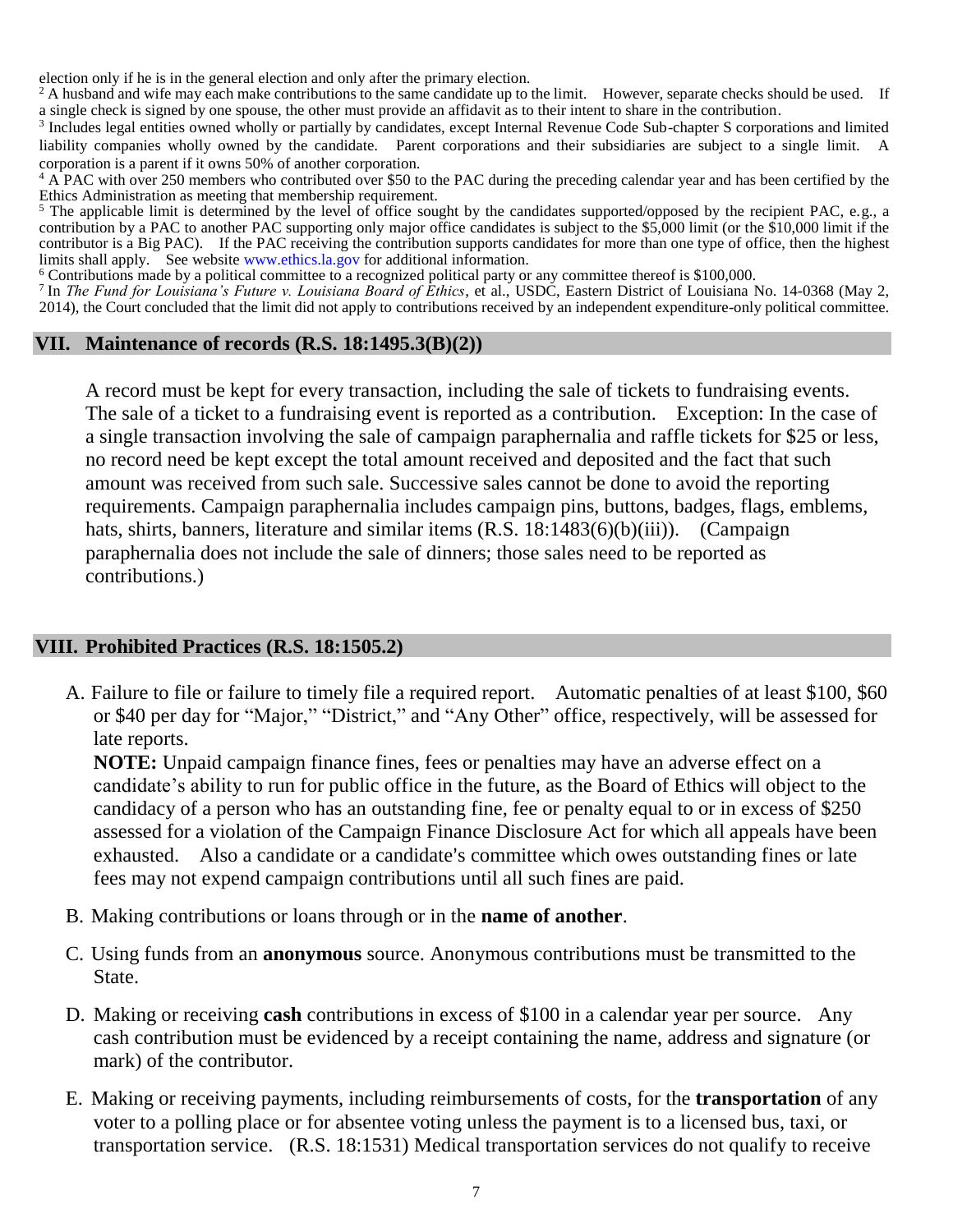payments for transporting voters.

- F. Making expenditures in excess of \$100 from a petty cash fund or making cash payments for personal services, except for tips for serving food or drink.
- G. Contributions or expenditures made by a **corporation**, labor organization, or trade, business, or professional association unless specifically authorized by either (1) a vote of the board of directors or executive board, or (2) any person whom the board has specifically empowered to authorize such contributions or expenditures, or (3) a vote of the membership of the labor organization. Cash contributions in any amount by a corporation, labor organization, or trade, business or professional organization are prohibited.
- H. Financial activity over \$500 in a calendar year by a political committee that has failed to file a statement of organization and contributions by a candidate to any political committee which should have filed a statement of organization but failed to do so. Committees that have filed statements of organization are issued certificates of registration by the Supervisory Committee on an annual basis.
- I. Campaign funds may not be used for any personal use unrelated to a political campaign or the holding of public office. Campaign funds may not be used to pay a fine for penalties imposed pursuant to the Code of Governmental Ethics. Also, campaign funds may not be used to purchase immovable property or a motor vehicle. The expenditure disclosed on the campaign finance report should fully disclose the purpose of the expenditure as it relates to the campaign or holding of public office. **Excess funds** may be: (1) returned to contributors on a pro rata basis, (2) given as an IRS approved charitable donation, (3) expended in support of or opposition to another candidate, a proposition, or a political party, or (4) maintained for future campaigns.
- J. Only the candidate assessed a campaign finance fine can pay the fine using funds of the campaign or his personal funds (Third parties cannot pay campaign finance fines or penalties.). The Supervisory Committee may prohibit the use of campaign funds to pay fines or penalties for intentional or egregious violations of the Campaign Finance Disclosure Act. Also, campaign funds cannot be used to pay for fines or penalties of the Code of Governmental Ethics.
- K. Coercing or attempting to coerce a person to make or withhold a contribution or affecting an individual's employment based on a contribution or the failure to make a contribution.
- L. A candidate's immediate family member may not be paid for services provided to that candidate's campaign unless it is to a business in which an immediate family member has any ownership interest and (1) is a bona fide business that has been doing business regularly in the state for at least 12 months providing goods/services related to the payment/expenditure and, at the time payment/expenditure is made (a) has been registered and in good standing with the secretary of state for at least 12 months and provides goods or services related to the payment or expenditure or (b) held an occupational license for at least 12 months that was duly issued by the appropriate local governmental subdivision; (2) the payment or expenditure is made solely for campaign purposes; and, (3) the payment or expenditure is made through an arm's length transaction in which the value of the goods or services furnished is commensurate with the consideration provided. "Immediate family member" is a candidate's children, his brothers and their spouses, his sisters and their spouses, his parents, his spouse, and the parents of his spouse.